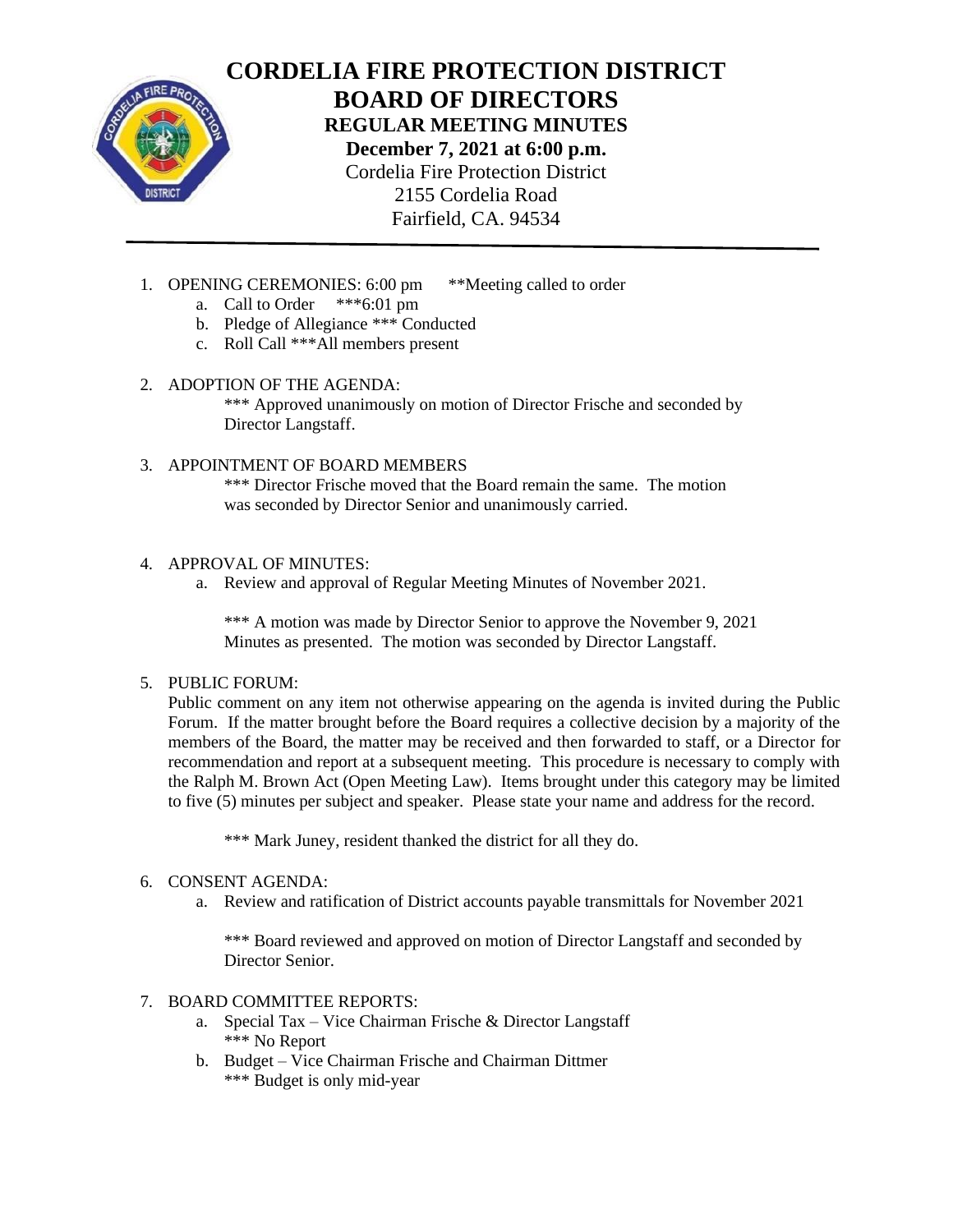- c. Policies & Admin. Director Langstaff & Director McAlister \*\*\* No Report
- d. Operations & Equipment Chairman Dittmer & Director McAlister \*\*\* No Report
- e. Facilities Director Senior & Director McAlister \*\*\* No Report

### 8. OLD BUSINESS:

- Green Valley Fire Safe Council Update \*\*\*Chief Carpenter said that Council is still going, working on fuel reduction, Fire official to utilize funds.
- Fire District Reorganization Update \*\*\*Supervisor Spering was in attendance, said that he and Supervisor Vasquez are working with staff to get this topic on the June ballot, general tax for fire service to provide wildland fire protection and structure protection. Needs the fire districts to be in agreement, it will take a unified effort. A brief discussion was held still having volunteers, looking at revenue and reorganization.
- Fundraising Update \*\*\*Director Langstaff said that work is still in progress.
- 9. NEW BUSINESS:
	- a. Discussion and adoption of Resolution 2021-03 Confirmation on expenditure of all collected Impact Fees for FY 2020/21. \*\*\* A motion was made by Director McAlister to adopt Resolution 2021-03 as presented. The Motion was seconded by Director Frische and unanimously carried.
	- b. Discussion and adoption of Resolution 2021-04 annual inflationary adjustment of 2.8% increase in the District's fire impact fees.

\*\*\* Director McAlister made a motion to adopt Resolution 2021-04 as presented. The Motion was seconded by Director Langstaff and unanimously carried.

#### 10. COMMUNICATIONS/CORRESPONDENCE:

#### 11. STAFF COMMENTS & REPORTS:

• Firefighters Association

\*\*\*Chief Carpenter gave a brief summary on the following topics

- Apparatus Update
- Call Response
- Staffing Update
- Monthly Training
- Cost Recovery

#### 12. CHAIRMAN'S COMMENTS:

\*\*\* Chairman Dittmer thanked Supervisor Spering for attending the meeting.